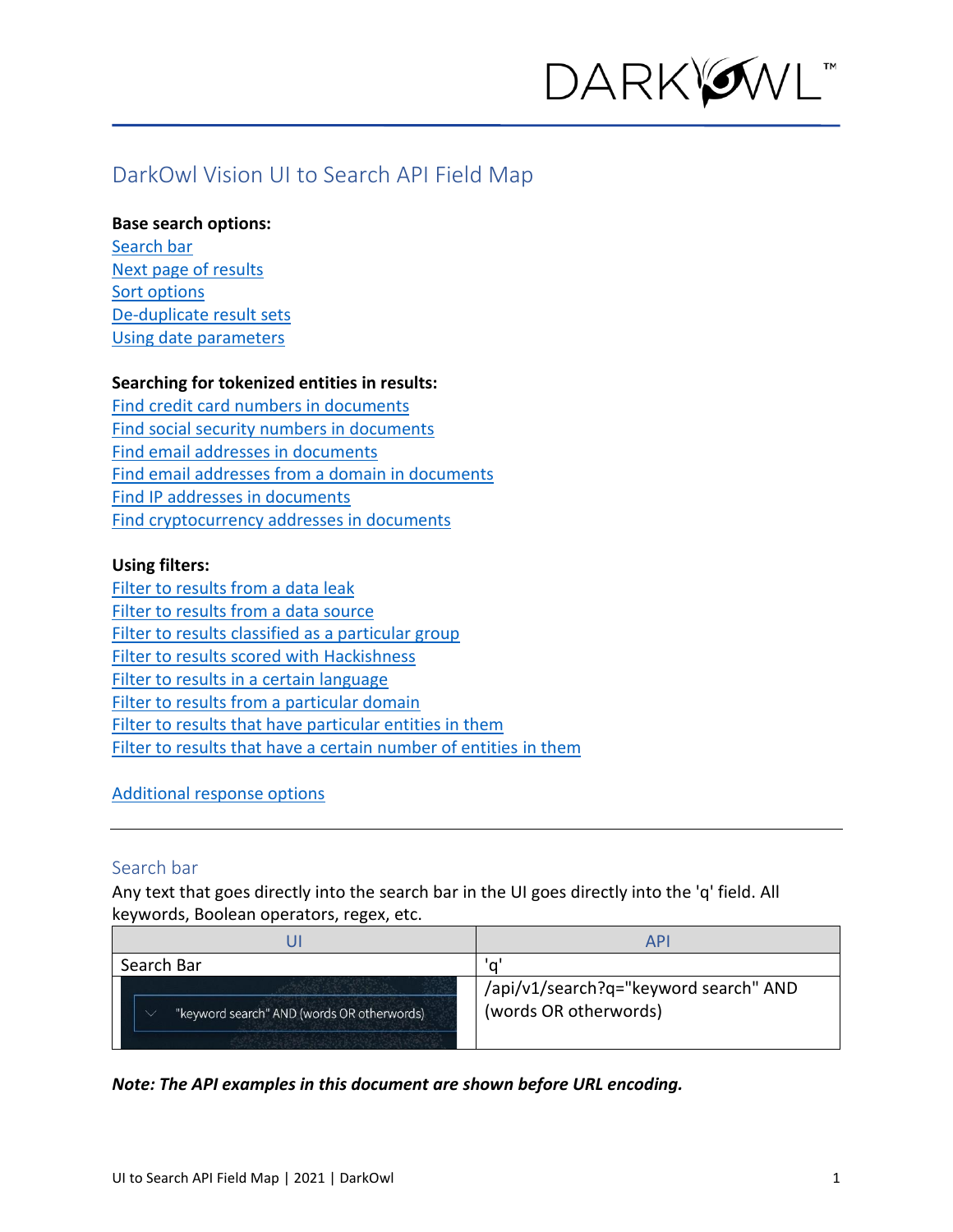

### Next page of results

*By default, a page in both UI and API are 20 results. To go to the next 'page' via API, do the exact same search but with offset=20 for the second page, offset=40 for the third, and so on.*

| Next/Previous Page | "offset" |
|--------------------|----------|

#### <span id="page-1-0"></span>Sort options

| UI                                                                                                                                                | <b>API</b>                                                                                                     |
|---------------------------------------------------------------------------------------------------------------------------------------------------|----------------------------------------------------------------------------------------------------------------|
| Filters -> Advanced -> Sort                                                                                                                       | 'sort'                                                                                                         |
| $\frac{1}{\sqrt{2}}$<br>Advanced<br>Filter By<br>Dates<br>Sort Order<br>Relevance<br>Show Duplicates<br>$\checkmark$<br>Hackishness<br>Crawl Date | /api/v1/search?sort=r (Relevance)<br>/api/v1/search?sort=d (Crawl Date)<br>/api/v1/search?sort=h (Hackishness) |

# <span id="page-1-1"></span>De-duplicate result sets

<span id="page-1-2"></span>

| UI                                                                | <b>API</b>                                                  |
|-------------------------------------------------------------------|-------------------------------------------------------------|
| Filters -> Advanced -> Show Duplicates                            | 'similar'                                                   |
| Box checked - similar=true                                        |                                                             |
| Box unchecked -similar=false                                      |                                                             |
| Advanced<br>Filter By<br><b>Dates</b>                             |                                                             |
| Sort Order<br><b>Show Duplicates</b><br>Relevance<br>$\checkmark$ | /api/v1/search?similar=true<br>/api/v1/search?similar=false |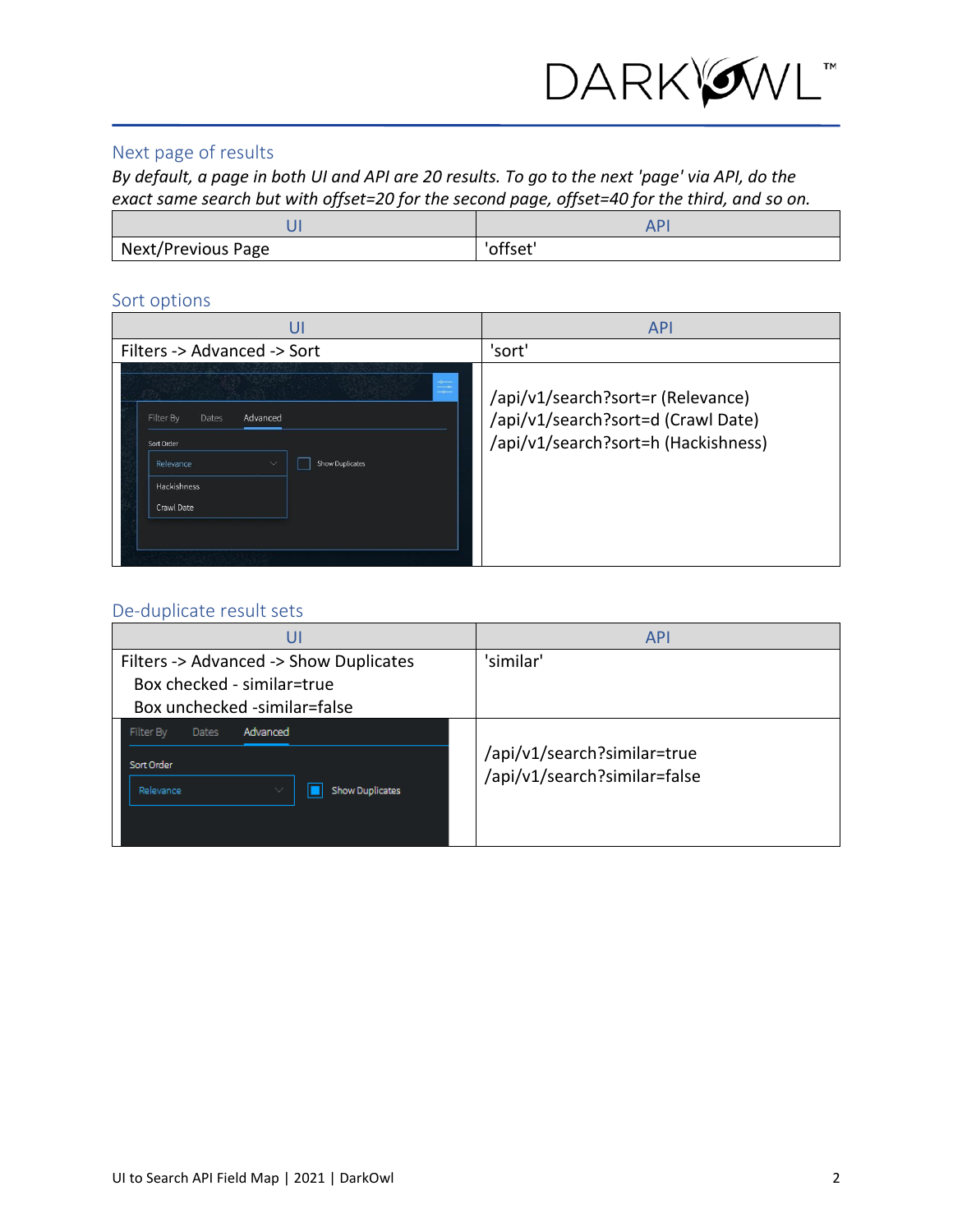

### Using date parameters

*Use 'to' and 'from' together to form a range, or just set 'from' to a period in the past (i.e. 6 hours) to find all documents found in the last 6 hours. Keep in mind that while crawl date in the UI is displayed in local time, the API parameters and crawlDate field returned are in UTC.*

| UI                                                                                                                                              | <b>API</b>                                                           |
|-------------------------------------------------------------------------------------------------------------------------------------------------|----------------------------------------------------------------------|
| Filters -> Dates                                                                                                                                | 'to' and 'from'                                                      |
| crawlDate<br>Advanced<br>$\mathcal{L}$<br>Dates<br>Filter By<br>Crawl Date<br>Custom<br>w<br>End Date<br>Start Date<br>08/26/2020<br>09/02/2020 | /api/v1/search?from=2020-08-<br>26T00:00:00Z&to=2020-09-02T00:00:00Z |

### <span id="page-2-0"></span>Find credit card numbers in documents

*Full credit card number or BIN searching is available in both the UI and API. For full credit card numbers, type the number in the Credit Card search builder. For BIN searching (example below), type the BIN digits and a wildcard character (\*) in the Credit Card search builder.* 



#### <span id="page-2-1"></span>Find social security numbers in documents

| U                                |                         |                                            | <b>API</b>                     |
|----------------------------------|-------------------------|--------------------------------------------|--------------------------------|
|                                  |                         | Search Builders -> Entity Search -> Social | 'ssn'                          |
| <b>Security Numbers</b>          |                         |                                            |                                |
| Add keywords to your search here |                         |                                            |                                |
| Search Builder                   | Emails                  | Social Security Numbers<br>$\circledast$   | /api/v1/search?ssn=123-45-6789 |
|                                  | Credit Cards            | 123-45-6789                                |                                |
| Entity Search                    | Cryptocurrencies        |                                            |                                |
| Lexicon                          | <b>IP Addresses</b>     |                                            |                                |
| Recent                           | Social Security Numbers |                                            |                                |
| Saved                            |                         |                                            |                                |
| Search Blocks                    |                         |                                            |                                |
| Tomplaton                        |                         |                                            |                                |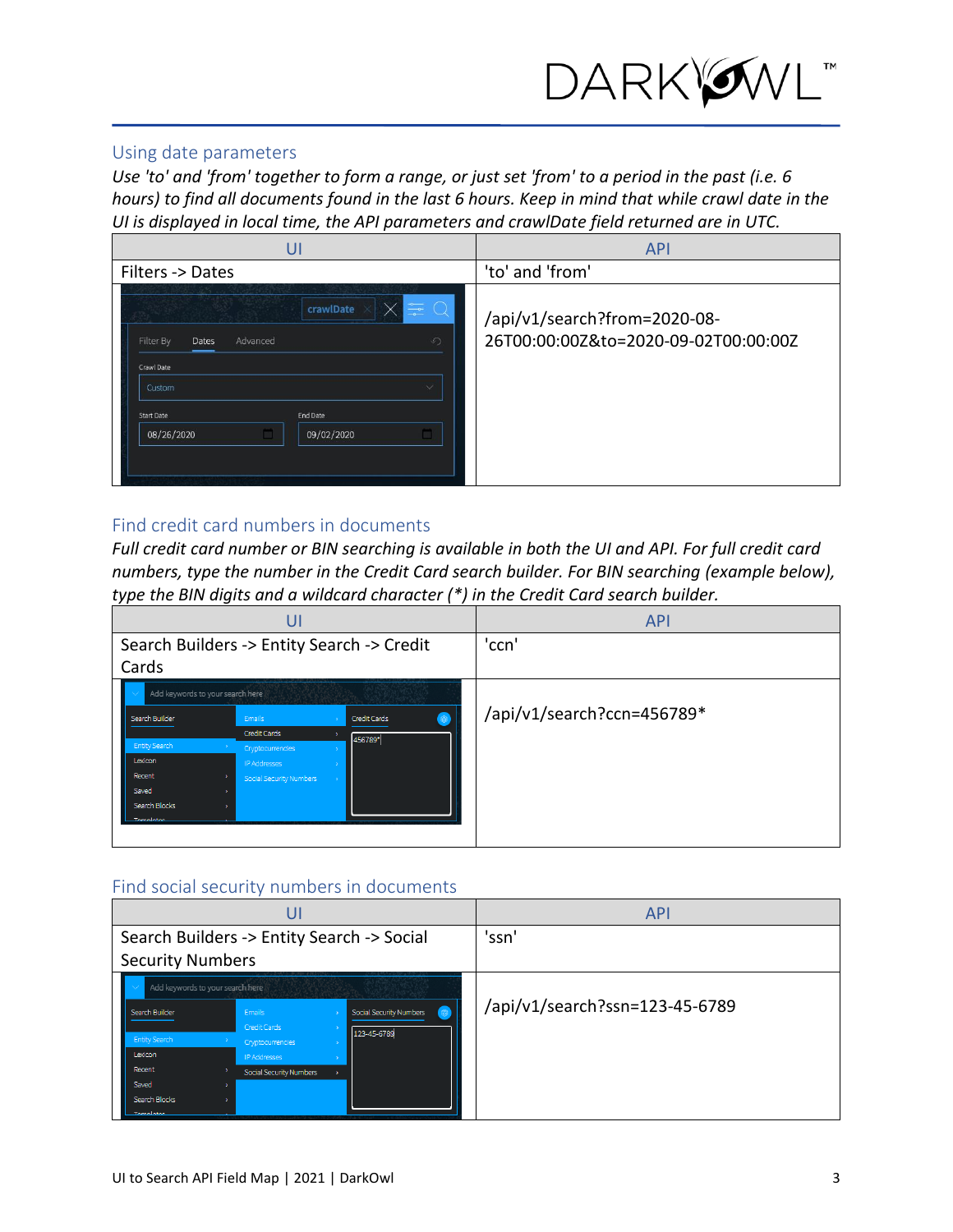

# Find email addresses in documents

| J۶                                         |                                         |                      | <b>API</b>                                |
|--------------------------------------------|-----------------------------------------|----------------------|-------------------------------------------|
| Search Builders -> Entity Search -> Emails |                                         |                      | 'email'                                   |
| Add keywords to your search here           |                                         |                      |                                           |
| Search Builder                             | Emails                                  | <b>Emails</b>        | /api/v1/search?email=jane.doe@example.com |
| <b>Entity Search</b>                       | <b>Credit Cards</b><br>Cryptocurrencies | jane.doe@example.com |                                           |
| Lexicon                                    | <b>IP Addresses</b>                     |                      |                                           |
| Recent                                     | Social Security Numbers                 |                      |                                           |
| Saved                                      |                                         |                      |                                           |

# <span id="page-3-0"></span>Finding all email addresses from a domain in documents

| U                                |                                            |             | <b>API</b>                             |
|----------------------------------|--------------------------------------------|-------------|----------------------------------------|
|                                  | Search Builders -> Entity Search -> Emails |             | 'emailDomain'                          |
| Add keywords to your search here |                                            |             |                                        |
| Search Builder                   | Emails                                     | Emails      | /api/v1/search?emailDomain=example.com |
|                                  | Credit Cards                               | example.com |                                        |
| <b>Entity Search</b>             | Cryptocurrencies                           |             |                                        |
| Lexicon                          | <b>IP Addresses</b>                        |             |                                        |
| Recent                           | Social Security Numbers                    |             |                                        |
| Saved                            |                                            |             |                                        |

### <span id="page-3-1"></span>Find IP addresses in documents

### *For API, you can use either the 'ipAddress' field or just use the q field.*

| U                                       |                         |                     | <b>API</b>                    |
|-----------------------------------------|-------------------------|---------------------|-------------------------------|
| Search Builders -> Entity Search -> IPs |                         |                     | 'ipAddress' or 'q'            |
| Add keywords to your search here        |                         |                     |                               |
| Search Builder<br>Emails                |                         | <b>IP Addresses</b> | /api/v1/search?ip=192.168.0.1 |
|                                         | Credit Cards            | 192.168.0.1         | /api/v1/search?q=192.168.0.1  |
| <b>Entity Search</b>                    | Cryptocurrencies        |                     |                               |
| Lexicon                                 | <b>IP Addresses</b>     |                     |                               |
| Recent                                  | Social Security Numbers |                     |                               |
| Saved                                   |                         |                     |                               |
| Concela Diadio                          |                         |                     |                               |

# <span id="page-3-2"></span>Find cryptocurrency addresses in documents

| U                                   |                                  |                  | <b>API</b>      |                                         |
|-------------------------------------|----------------------------------|------------------|-----------------|-----------------------------------------|
| Search Builders -> Entity Search -> |                                  |                  | 'cryptoAddress' |                                         |
| Cryptocurrencies                    |                                  |                  |                 |                                         |
|                                     | Add keywords to your search here |                  |                 |                                         |
| Search Builder                      | Emails                           | Cryptocurrencies |                 | /api/v1/search?cryptoAddress=hoirho4w52 |
|                                     | Credit Cards                     | hoirho4w52       |                 |                                         |
| <b>Entity Search</b>                | Cryptocurrencies                 |                  |                 |                                         |
| Lexicon                             | <b>IP Addresses</b>              |                  |                 |                                         |
| Recent                              | Social Security Numbers          |                  |                 |                                         |
| Saved                               |                                  |                  |                 |                                         |
| Search Blocks                       |                                  |                  |                 |                                         |
| <b>Tomplaton</b>                    |                                  |                  |                 |                                         |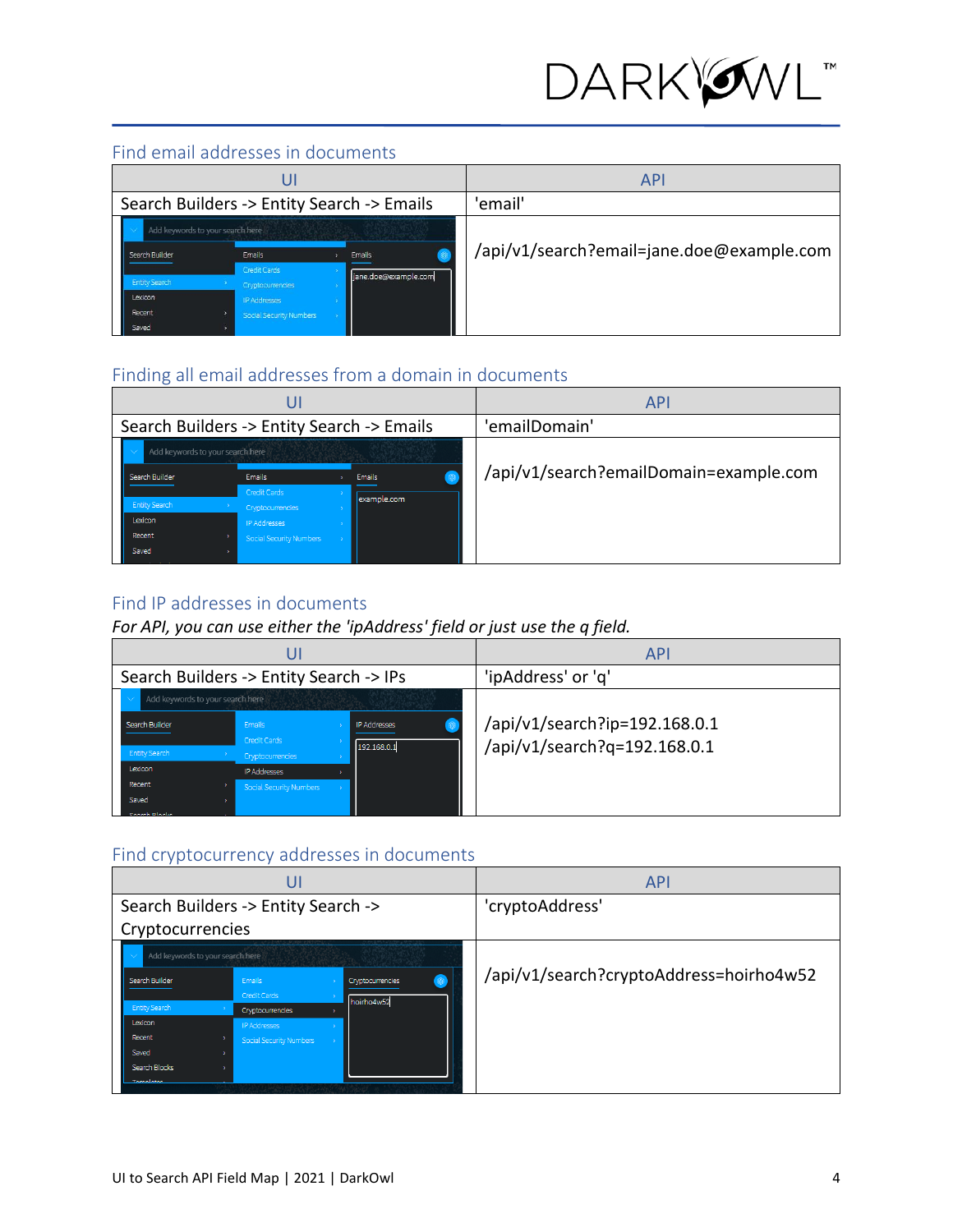

# <span id="page-4-0"></span>Filter to results from a data leak

| U                     |                        | <b>API</b>                            |
|-----------------------|------------------------|---------------------------------------|
| Filters -> Data Leaks |                        | 'leak'                                |
| Data Leaks            | Find an Entry          | /api/v1/search?leak=breachcompilation |
| √ Breach Compilation  | Any<br>617K Combo List | Value options located here            |
|                       | 9/11 Papers            |                                       |
|                       | Adobe                  |                                       |
|                       | Advantage Insurance    |                                       |
|                       | Anon Files             |                                       |
|                       |                        |                                       |

# <span id="page-4-1"></span>Filter to results collection from a data network

| UI                      | <b>API</b>                  |
|-------------------------|-----------------------------|
| Filters -> Data Network | 'source'                    |
| Data Network            | /api/v1/search?source=onion |
| Discord                 | Other source values are:    |
| <b>FTP</b>              | discord                     |
| 12P                     | ftp                         |
| IRC                     | i2p                         |
| Onion                   | irc                         |
| OpenNIC                 | onion                       |
| Telegram                | openNIC                     |
|                         | telegram                    |
|                         | zeronet                     |

# <span id="page-4-2"></span>Filter to results classified as a particular group or type

| UI                                                                                                                                  | <b>API</b>                                                           |
|-------------------------------------------------------------------------------------------------------------------------------------|----------------------------------------------------------------------|
| Filters -> Groups                                                                                                                   | 'group'                                                              |
| Filter By<br><b>Dates</b><br>Groups                                                                                                 | /api/v1/search?group=authenticated                                   |
| √ Authenticated Sites<br>Data Leaks<br><b>Blogs</b><br>Darknet<br>Data Sources<br>Forums<br>Domains<br>Paste Sites<br><b>Groups</b> | Other group values include:<br>blogs<br>darknets<br>forums<br>pastes |

UI to Search API Field Map | 2021 | DarkOwl 5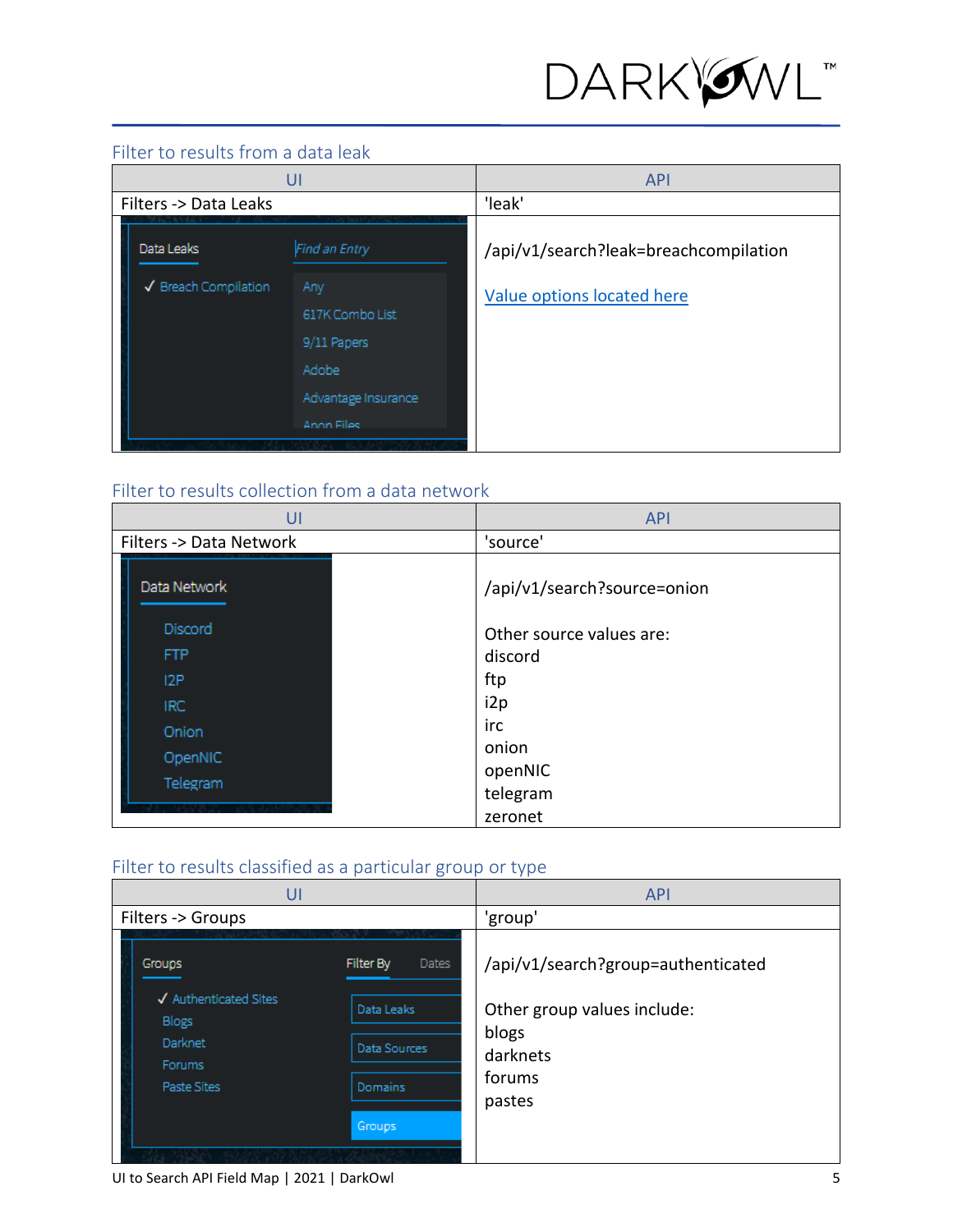

#### <span id="page-5-0"></span>Filter to results scored with Hackishness

*Hackishness in the UI is displayed as a percentage value, but it's really a floating point value between 0 and 1. Hackishness of "50%" in the UI is equivalent to 0.5 in the API.*

| U                                                                                                                                                                                                                          | <b>API</b>                               |
|----------------------------------------------------------------------------------------------------------------------------------------------------------------------------------------------------------------------------|------------------------------------------|
| Filters -> Hackishness Range Slider                                                                                                                                                                                        | 'hack min' and 'hack max'                |
| <b>Hackishness</b>                                                                                                                                                                                                         | /api/v1/search?hack min=.15&hack max=.80 |
| 50<br>100                                                                                                                                                                                                                  |                                          |
| Hackishness is defined as: the rating of how<br>likely content could be used for criminal<br>activity. Drag the filter handles to narrow<br>results to content that has a hackishness<br>score within the specified range. |                                          |
|                                                                                                                                                                                                                            |                                          |

### <span id="page-5-1"></span>Filter to results in a certain language

|                             | UI            | <b>API</b>                 |
|-----------------------------|---------------|----------------------------|
| Filter by -> Language       |               | 'lang'                     |
| Languages                   | Find an Entry | /api/v1/search?lang=Arabic |
| $\sqrt{\phantom{a}}$ Arabic | Albanian      |                            |
|                             | Bengali       | Value options located here |
|                             | Bulgarian     |                            |
|                             | Chinese       |                            |
|                             | Croatian      |                            |

# <span id="page-5-2"></span>Filter to results that were collected from a particular domain

| UI                                                                                        | <b>API</b>                                    |  |
|-------------------------------------------------------------------------------------------|-----------------------------------------------|--|
| Filters -> Domain                                                                         | 'domain'                                      |  |
| Filter By<br>Domains<br>qzb2oj5d.onion<br>Data Leaks<br>Data Sources<br>Domains<br>Groups | /api/v1/search?domain=qzb2oj5d.onion<br>Dates |  |
|                                                                                           |                                               |  |